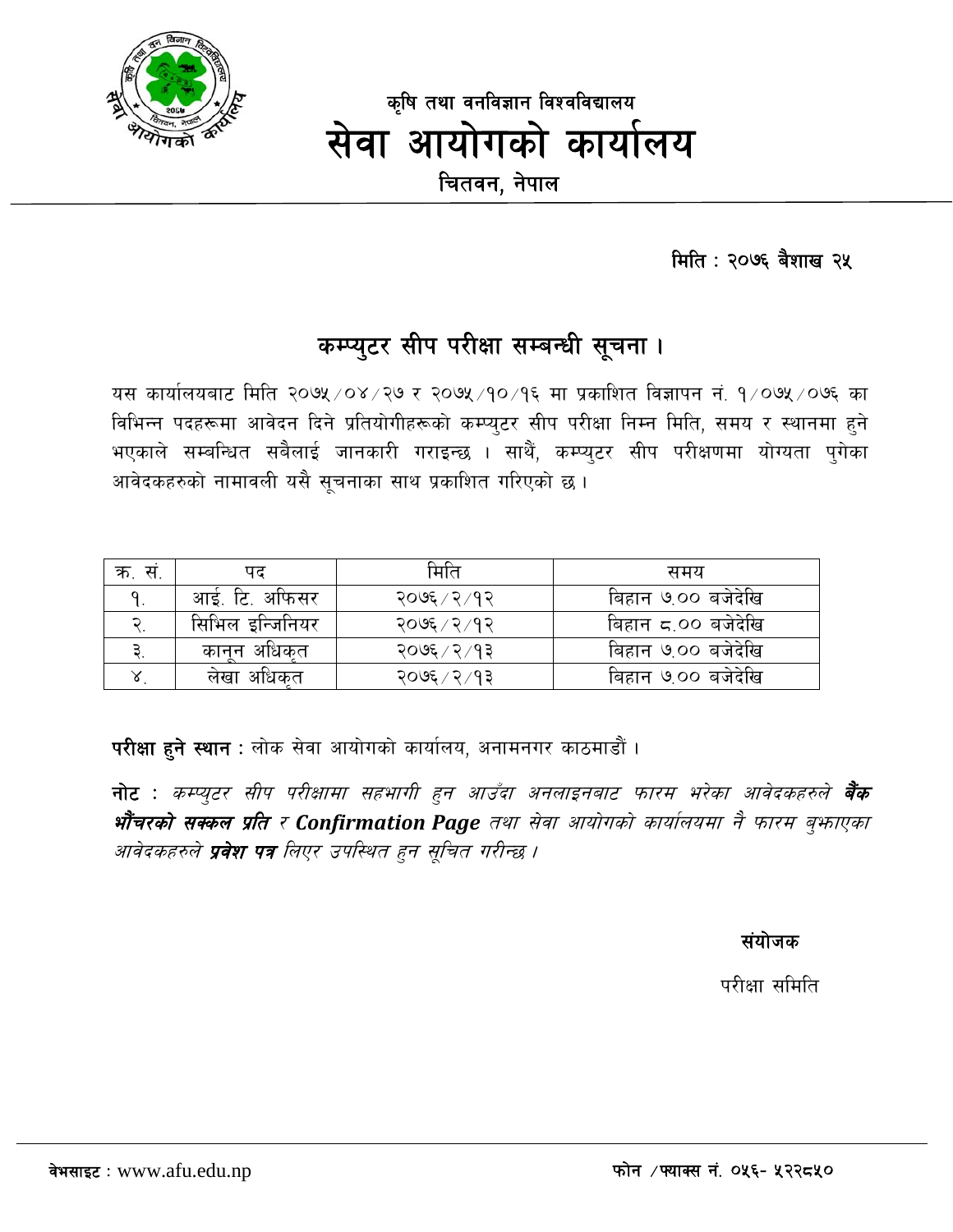# **Advertisement Number - 01/075/076 (I.T. Officer)**

| <b>Verified Applicants List - Submitted through Online</b> |            |                           |                 |                 |             |  |
|------------------------------------------------------------|------------|---------------------------|-----------------|-----------------|-------------|--|
| <b>S.N.</b>                                                | <b>SID</b> | <b>Applicant's Name</b>   | <b>District</b> | Citizenship No. | Gender      |  |
|                                                            | 1 SC409    | Pujan Bashyal             | Palpa           | 372024/53744    | <b>Male</b> |  |
|                                                            | 2 SC408    | Keshab Bist               | Kanchanpur      | 751010/5628     | <b>Male</b> |  |
|                                                            | 3 SC393    | Sarita Bhat               | Chitwan         | 1025/9212       | Female      |  |
|                                                            | 4 SC370    | <b>Bal Krishna Bhusal</b> | Nawalparasi     | 39266 Male      |             |  |
|                                                            | 5 SC357    | <b>Bikash Neupane</b>     | Chitwan         | 351023/199      | Male        |  |
|                                                            | 6 SC347    | Nawal Kishor Sah          | Siraha          | 151048/14979    | Male        |  |
|                                                            | 7 SC334    | Sujan Ghimire             | Chitwan         | 351037/195      | Male        |  |
|                                                            |            | 8 SC314   Romance Kandel  | Chitwan         | 351015/780      | Male        |  |

| <b>Verified Applicants List - Submitted Offline</b>                                    |                      |     |     |             |  |
|----------------------------------------------------------------------------------------|----------------------|-----|-----|-------------|--|
| <b>Applicant's Name</b><br><b>Citizenship No.</b><br><b>District</b><br>Gender<br>S.N. |                      |     |     |             |  |
|                                                                                        | <b>Bishal Gautam</b> | N/A | N/A | <b>Male</b> |  |
|                                                                                        | Sunil Chaudhary      | N/A | N/A | <b>Male</b> |  |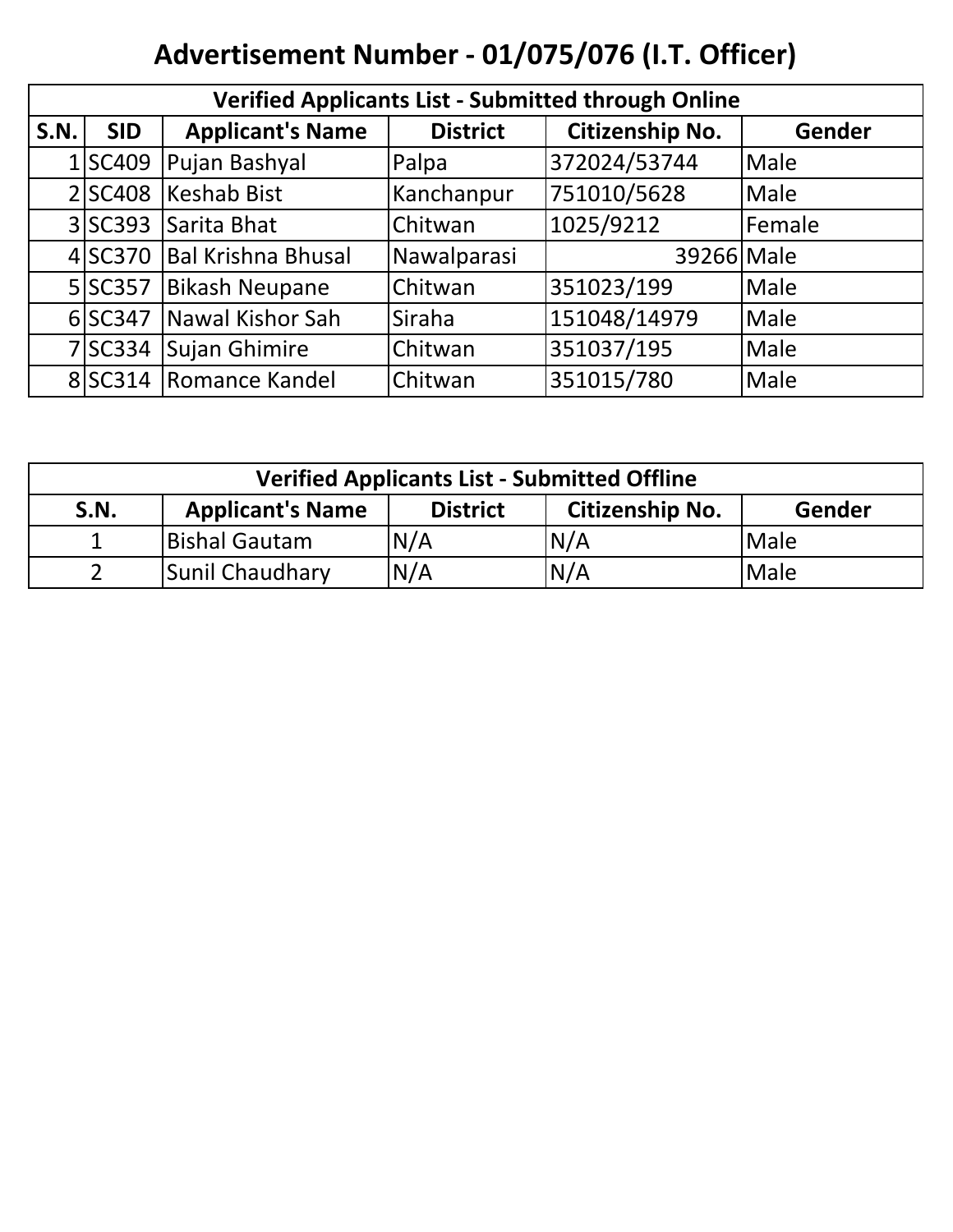# **Advertisement Number - 01/075/076 (Civil Engineer)**

|                | <b>Verified Applicants List - Submitted through Online</b> |                           |                 |                      |               |  |  |
|----------------|------------------------------------------------------------|---------------------------|-----------------|----------------------|---------------|--|--|
| <b>S.N.</b>    | <b>SID</b>                                                 | <b>Applicant's Name</b>   | <b>District</b> | Citizenship No.      | <b>Gender</b> |  |  |
| $\mathbf{1}$   | SC480                                                      | <b>Nishchal Aryal</b>     |                 | 93573 Gorkha         | Male          |  |  |
| $\overline{2}$ | <b>SC477</b>                                               | <b>RENI REGMI</b>         | 1058/21088      | Lamjung              | Female        |  |  |
| 3              | <b>SC467</b>                                               | AANANDA RAJ POKHAREL      | 170386 Kaski    |                      | Male          |  |  |
| 4              | <b>SC465</b>                                               | <b>Prashant Paudel</b>    | 37-02-70-00535  | Rupandehi            | Male          |  |  |
| 5              | <b>SC456</b>                                               | Deepesh Neupane           |                 | 41688 Chitwan        | Male          |  |  |
|                | $6$ SC412                                                  | Shankar Kandel            | <b>Baglung</b>  | 501011/3795          | Male          |  |  |
| 7              | SC411                                                      | Sudip Bhattarai           | Chitwan         | 18091/062            | Male          |  |  |
|                | 8 SC410                                                    | Suraj Tiwari              | Nawalparasi     | 362016/588           | Male          |  |  |
|                | $9$ SC399                                                  | Susan Bastola             | Parbat          | 35-1447              | Male          |  |  |
|                | $10$ SC396                                                 | <b>Subodh Neupane</b>     | Chitwan         | 301025/1711          | Male          |  |  |
|                | 11 SC387                                                   | Sanjay Kishor Yadav       | Siraha          | 15-01-69-03108       | Male          |  |  |
|                | 12 SC380                                                   | Deepak Chaudhary          | <b>Bardiya</b>  | $11641$ Male         |               |  |  |
|                | 13 SC378                                                   | Tanoj Dulal               | Dang            | 522029/3871          | Male          |  |  |
|                | 14 SC368                                                   | <b>Bipin Sapkota</b>      | Chitwan         | 353025/3297          | Male          |  |  |
|                | 15 SC363                                                   | Sandip Thapa              | Sindhuli        | 201054/135/4923 Male |               |  |  |
|                | 16 SC355                                                   | <b>SAGAR KUMAR TIWARI</b> | Parbat          | 511002/28            | Male          |  |  |
|                | 17 SC342                                                   | Santosh Kumar Yadav       | <b>Dhanusa</b>  | 171085/216           | Male          |  |  |
|                | 18 SC324                                                   | Mahendra Acharya          | Chitwan         | 351016/173           | Male          |  |  |
|                | 19SC323                                                    | <b>Bhawani Dhakal</b>     | Chitwan         | 39888 Male           |               |  |  |
|                | 20 SC322                                                   | Saroj Kumar Mahato        | Mahottari       | 181037/327           | Male          |  |  |
|                | 21 SC298                                                   | Ranjit Kumar Yadav        | <b>Dhanusa</b>  | 171084/66            | Male          |  |  |
|                | 22 SC293                                                   | <b>AMIT KUMAR GUPTA</b>   | Siraha          | 151005/36            | Male          |  |  |
|                | 23 SC288                                                   | Khem Kumar Shrestha       | Saptari         | 162006/66            | Male          |  |  |

| <b>Verified Applicants List - Submitted Offline</b> |                         |                 |                        |               |  |  |
|-----------------------------------------------------|-------------------------|-----------------|------------------------|---------------|--|--|
| <b>S.N.</b>                                         | <b>Applicant's Name</b> | <b>District</b> | <b>Citizenship No.</b> | <b>Gender</b> |  |  |
|                                                     | <b>Prabin Pandey</b>    | N/A             | N/A                    | Male          |  |  |
|                                                     | Ramesh Kafle            | N/A             | N/A                    | Male          |  |  |
|                                                     | Sandeep Parajuli        | N/A             | N/A                    | Male          |  |  |
|                                                     | <b>Prabeen Bhurtel</b>  | N/A             | N/A                    | Male          |  |  |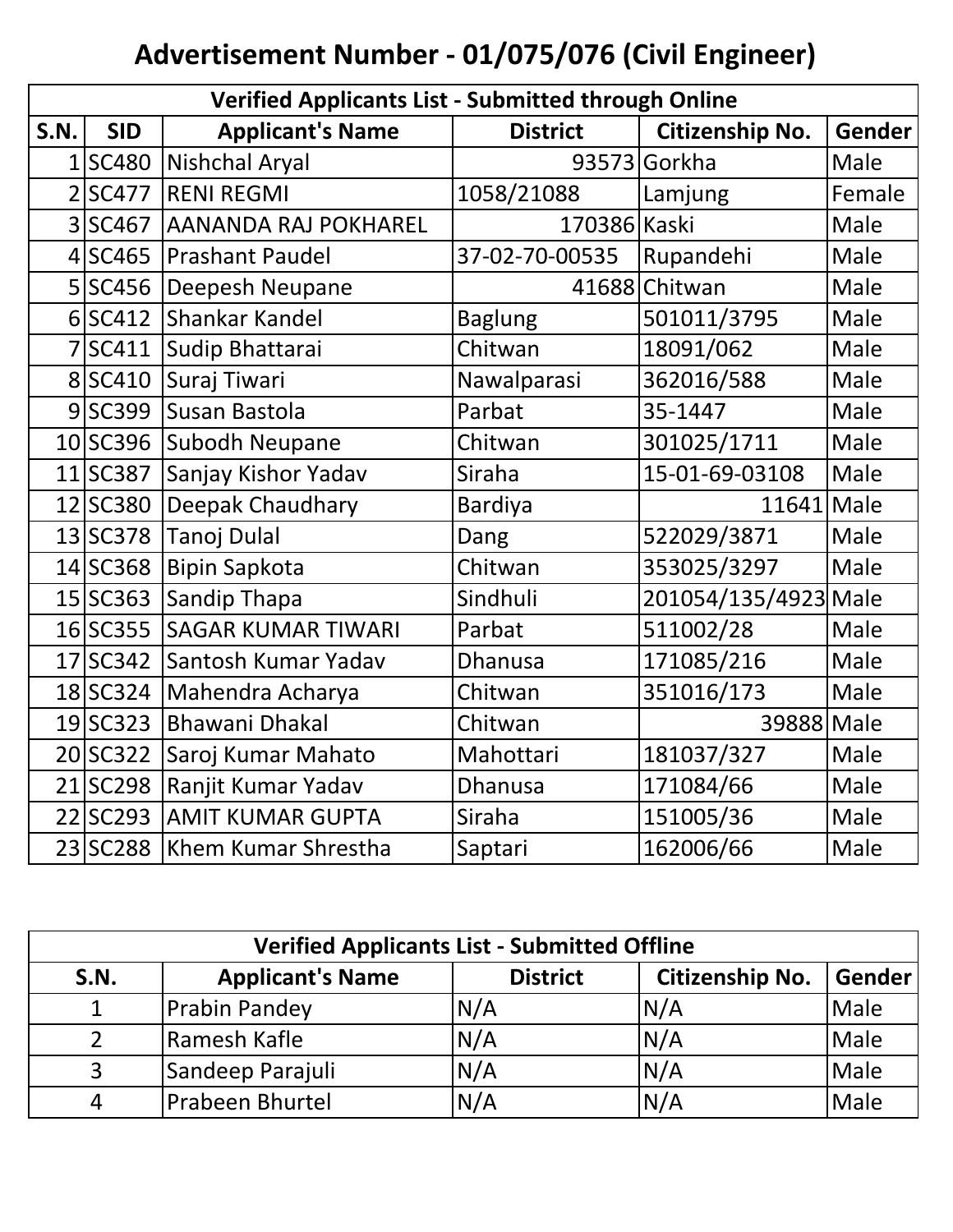## **Advertisement Number - 01/075/076 (Law Officer)**

| <b>Verified Applicants List - Submitted through Online</b> |            |                          |                 |                        |        |
|------------------------------------------------------------|------------|--------------------------|-----------------|------------------------|--------|
| <b>S.N.</b>                                                | <b>SID</b> | <b>Applicant's Name</b>  | <b>District</b> | <b>Citizenship No.</b> | Gender |
|                                                            |            | 1 SC392 Sharada Lamsal   | <b>Chitwan</b>  | 433043/280             | Female |
|                                                            |            | 2 SC382 Deepak Chapagain | Nawalparasi     | 44833 Male             |        |

| <b>Verified Applicants List - Submitted Offline</b> |                                                                             |      |     |         |  |  |
|-----------------------------------------------------|-----------------------------------------------------------------------------|------|-----|---------|--|--|
| <b>S.N.</b>                                         | <b>Applicant's Name</b><br><b>District</b><br>  Citizenship No.  <br>Gender |      |     |         |  |  |
|                                                     | Laxmi Gauli                                                                 | IN/A | N/A | lFemale |  |  |